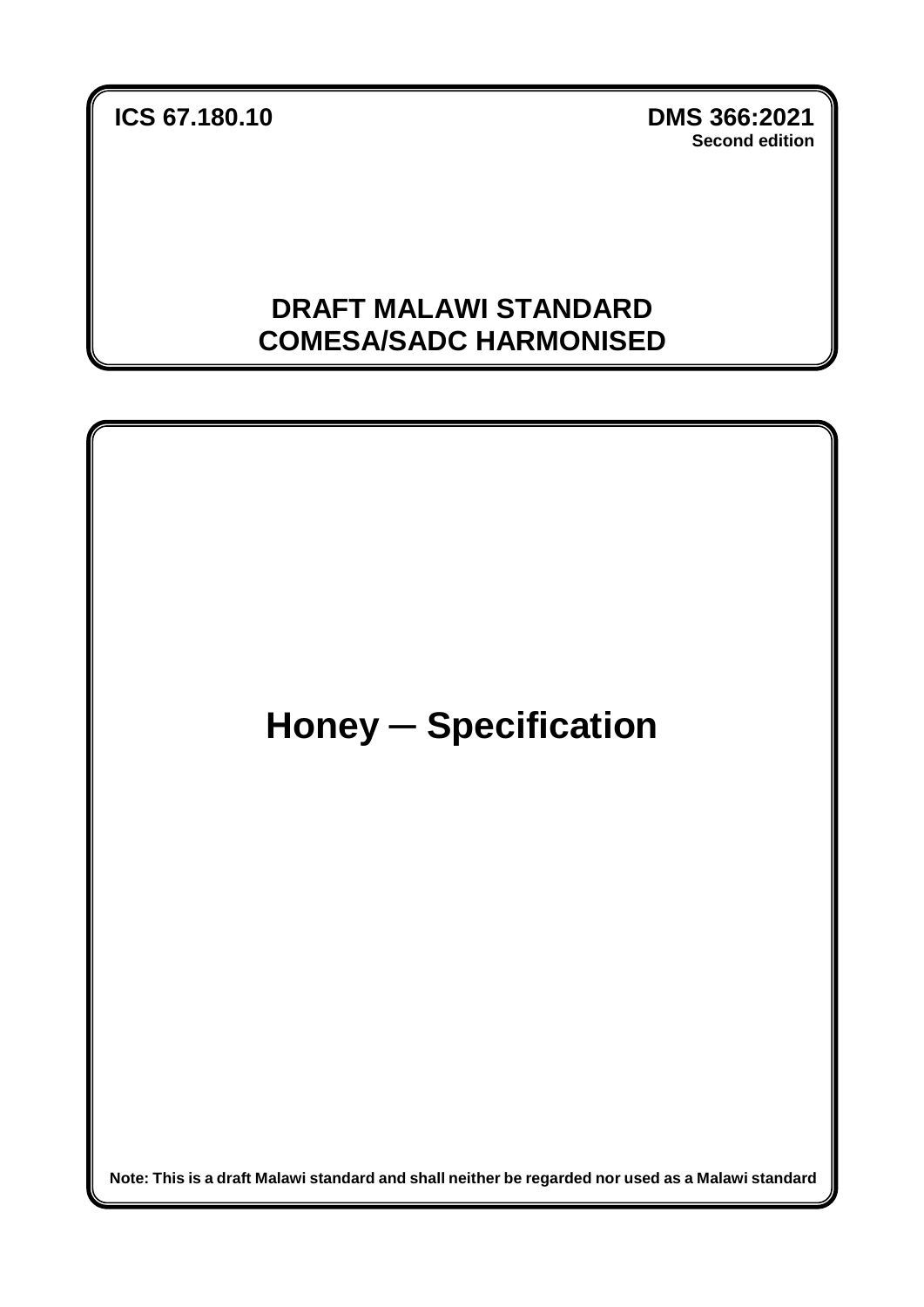# **Honey ─ Specification**

**Obtainable from the Malawi Bureau of Standards P O Box 946 BLANTYRE**

**Tel: +265 1 870 488 Fax : +265 1 870 756 E-mail : [mbs@mbsmw.org](mailto:mbs@malawi.net) Web-site : [www.mbsmw.org](http://www.mbsmw.org/)**

**Price based on 9 pages**

**© Copyright reserved**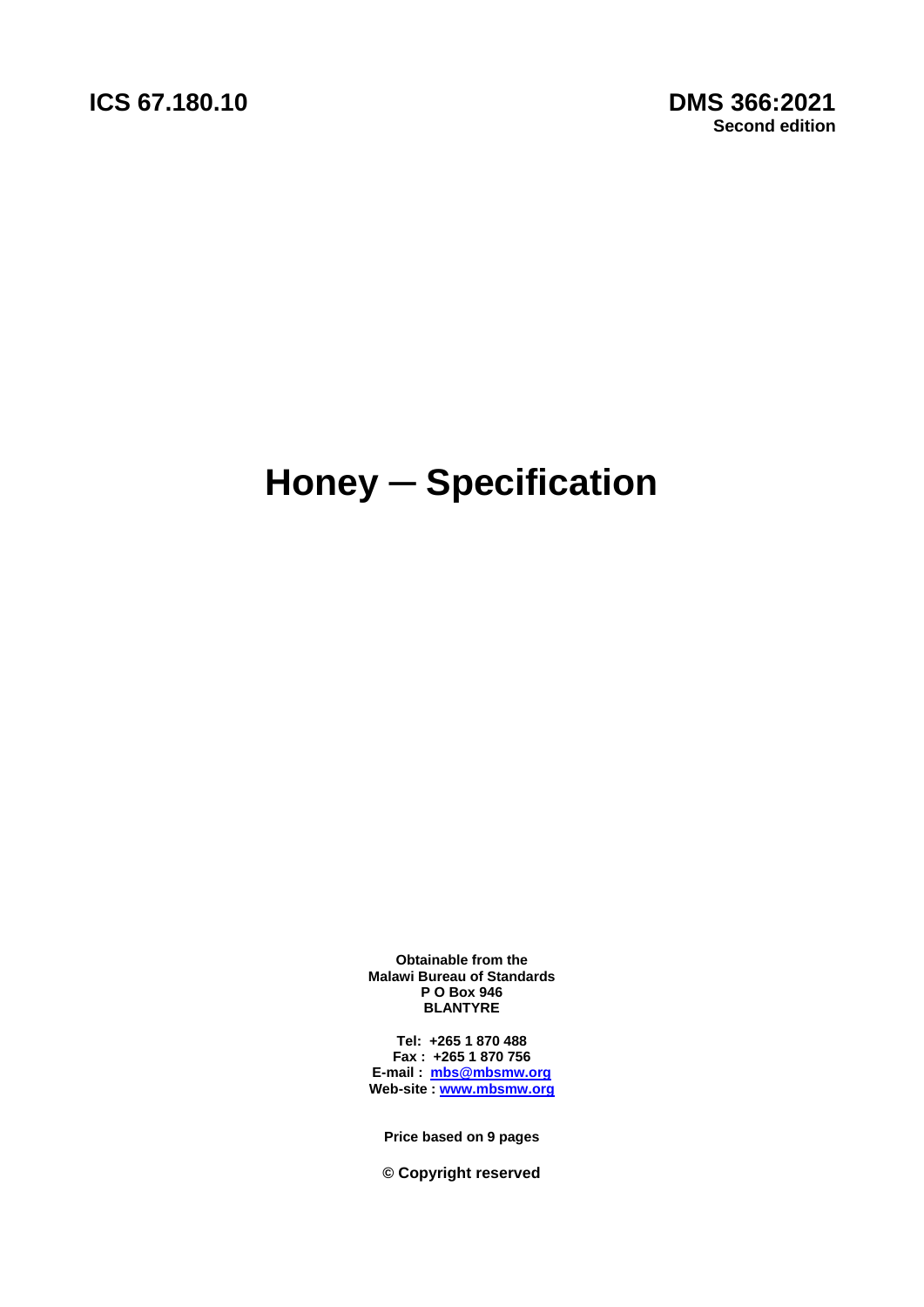### **TABLE OF CONTENTS**

### **Contents Page**

### **FOREWORD**

This draft Malawi standard has been prepared by MBS/TC 70, the Technical Committee on *Apiculture products*  to provide requirements for Honey.

This draft Malawi standard is the first revision of MS 366:2010. This draft Malawi standard is technically equivalent to the COMESA harmonized standard and SADC harmonized standard SADC HT: 108:2022 based on Codex Standard, CXS: 12-1981,( Rev.1 (1987), Rev.2 (2001), *Standard for Honey.*

Acknowledgement is made for the use of the information.

### **TECHNICAL COMMITTEE**

This draft Malawi standard was prepared by MBS/TC 70, the Technical Committee on *Apiculture products* and the following organisations and institutions were consulted:

Blantyre District Health Office;

Bvumbwe Agriculture Research Station; Lilongwe University of Agriculture and Natural Resouces; Malawi University of Business Studies and Applied Sciences; Ministry of Industry; Mzuzu Coffee; Natural Herbal Foods; Nyika honey; Peoples Trading Centre; Shoprite tradingConsumer Association of Malawi; Small and Medium Enterprise Development Institute; Tapika food products.

### *NOTICE*

This standard shall be reviewed every five years, or earlier when it is necessary, in order to keep abreast of *progress. Comments are welcome and shall be considered when the standard is being reviewed*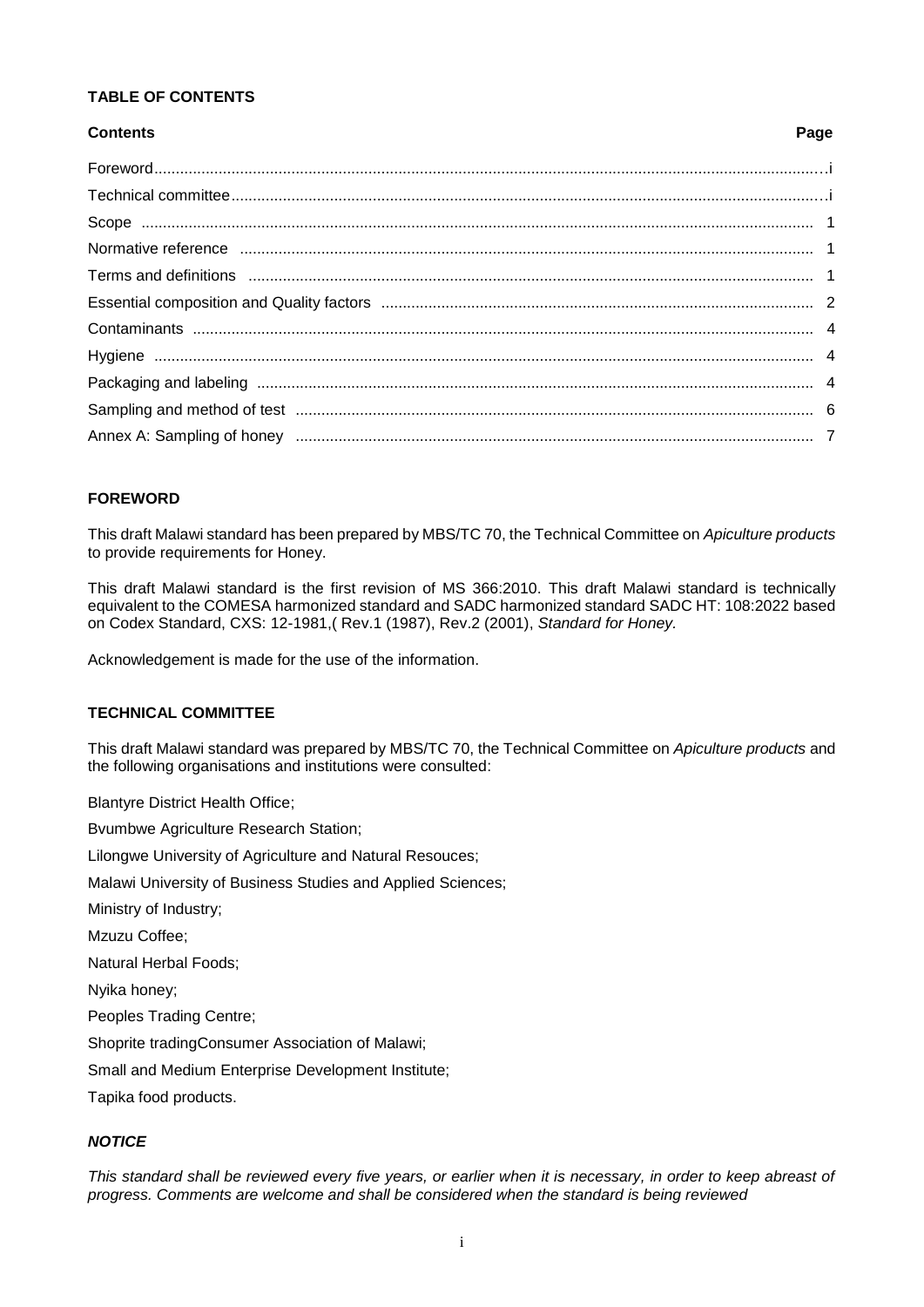### **DRAFT MALAWI STANDARD**

## **Honey ─ Specification**

### **1 SCOPE**

This draft Malawi standard applies to all honeys produced by honey bees and covers all styles of honey presentations, which are processed and ultimately intended for direct consumption. It also applies to honey used as an ingredient in other foods and honey, which is packed for sale in bulk containers, which may be repacked into retail packs.

### **2 NORMATIVE REFERENCES**

The following standards contain provisions, which through reference in this text, constitute provisions of this standard. All standards are subject to revision and since any reference to a standard is deemed to be a reference to the latest edition of that standard, parties to agreements based on this standard are encouraged to take steps to ensure the use of the most recent edition of the standard indicated below. Information on current valid national and international standards can be obtained from the Malawi Bureau of Standards.

MS 19*: Labeling of prepacked foods – General standard;*

MS 21*: Code of hygienic conditions for food and food processing units;*

MS 302*: Contaminants and toxins in foods – General standard;*

MS 801*: Honey* ̶*Methods of test;*

AOAC Official Method 977.26: *Clostridium botulinum and its toxins in foods. Microbiological method;*

ISO 6579-1*: Microbiology of the food chain – Horizontal method for the detection, enumeration and serotyping of Salmonella – Part 1: Detection of Salmonella spp;*

ISO 7251: *Microbiology of food and animal feeding stuffs – Horizontal method for the detection and enumeration of presumptive Escherichia coli – Most probable number technique;*

ISO 7937: *Microbiology of food and animal feeding stuffs – Horizontal method for the enumeration of Clostridium perfringens – Colony-count technique;* and

ISO 21527-2: *Microbiology of food and animal feeding stuffs – Horizontal method for the enumeration of yeasts and moulds – Part 2: Colony count technique in products with water activity less than or equal to 0.95.*

### **3 TERMS AND DEFINITIONS**

For the purpose of this draft Malawi standard, the following terms and definitions shall apply:

### **3.1**

### **honey**

the natural sweet substance produced by honey bees from the nectar of plants or from secretions of living parts of plants or excretions of plant sucking insects on the living parts of plants, which the bees collect, transform by combining with specific substances of their own, deposit, dehydrate, store and leave in the honey comb to ripen and mature

### **3.2**

### **blossom/nectar honey.**

honey, which comes from nectars of plants

### **3.3**

### **honeydew honey**

honey the honey which comes mainly from excretions of plant sucking insects (*Hemiptera*) on the living parts of plants or secretions of living parts of plants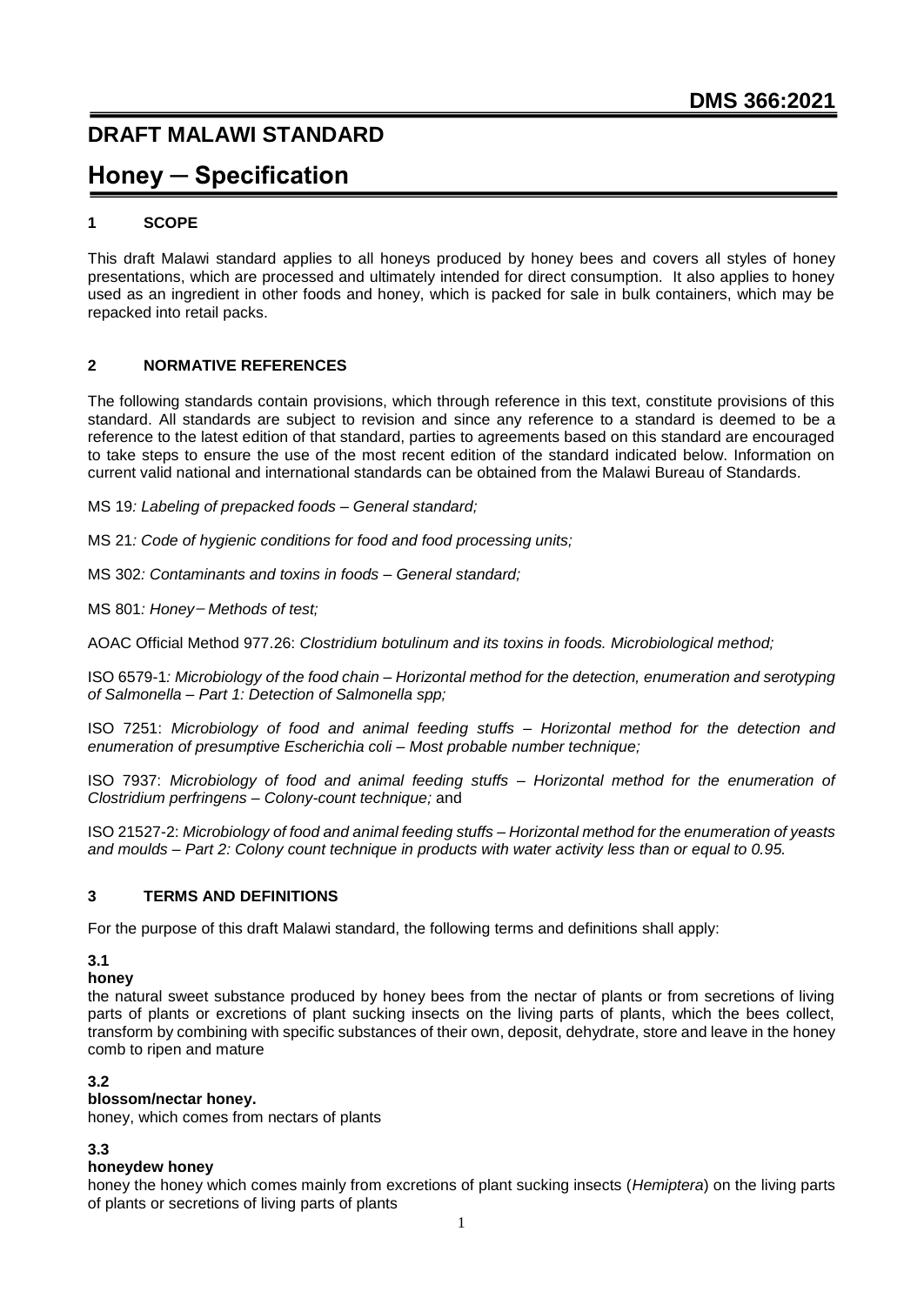### **3.4**

### **filtered honey**

honey which has been filtered in such a way as to result in the significant removal of pollen

### **4 ESSENTIAL COMPOSITION AND QUALITY FACTORS**

### **4.1 Product description**

Honey consists essentially of different sugars, predominantly fructose and glucose as well as other substances such as organic acids, enzymes and solid particles derived from honey collection. The colour of honey varies from nearly colourless to dark brown. The consistency can be fluid, viscous or partly to entirely crystallised. The flavour and aroma vary, but are derived from the plant origin.

### **4.1 General requirements**

**4.1.1** Honey sold as such shall not have added to it any food ingredient, including food additives, nor shall any other additions be made other than honey. Honey shall not have any objectionable matter, flavour, aroma, or taint absorbed from foreign matter during its production, harvesting, transportation, processing and storage. The honey shall not have begun to ferment or effervesce.

**Note:** It is advisable to avoid installing beehives near industries handling sugar or sweet waste, since bees can bring back to the hive other sugars than those of nectar and honey dew.

**4.1.2** Honey shall not be heated or processed to such an extent that its essential composition is changed and/ or its quality is impaired.

**4.1.3** Chemical or biochemical treatments shall not be used to influence honey crystallisation.

### **4.2 Organoleptic properties**

### **4.2.1 Colour**

The colour of honey varies from nearly colourless to dark brown. No objectionable taint.

### **4.2.2 Consistency**

Fluid, viscous or partly to entirely crystallised. The honey shall not have begun to ferment or effervesce.

### **4.2.3 Flavour**

The flavour and aroma vary, but are derived from the plant origin. No objectionable flavour, aroma.

### **4.2.4 Foreign matter**

Honey shall not have any foreign matter during its processing and storage.

**Note:** No pollen or constituent particular to honey may be removed except where this is unavoidable in the removal of foreign inorganic or organic.

### **4.3 Specific requirements**

Honey shall conform to the chemical requirements prescribed in **Table 1.**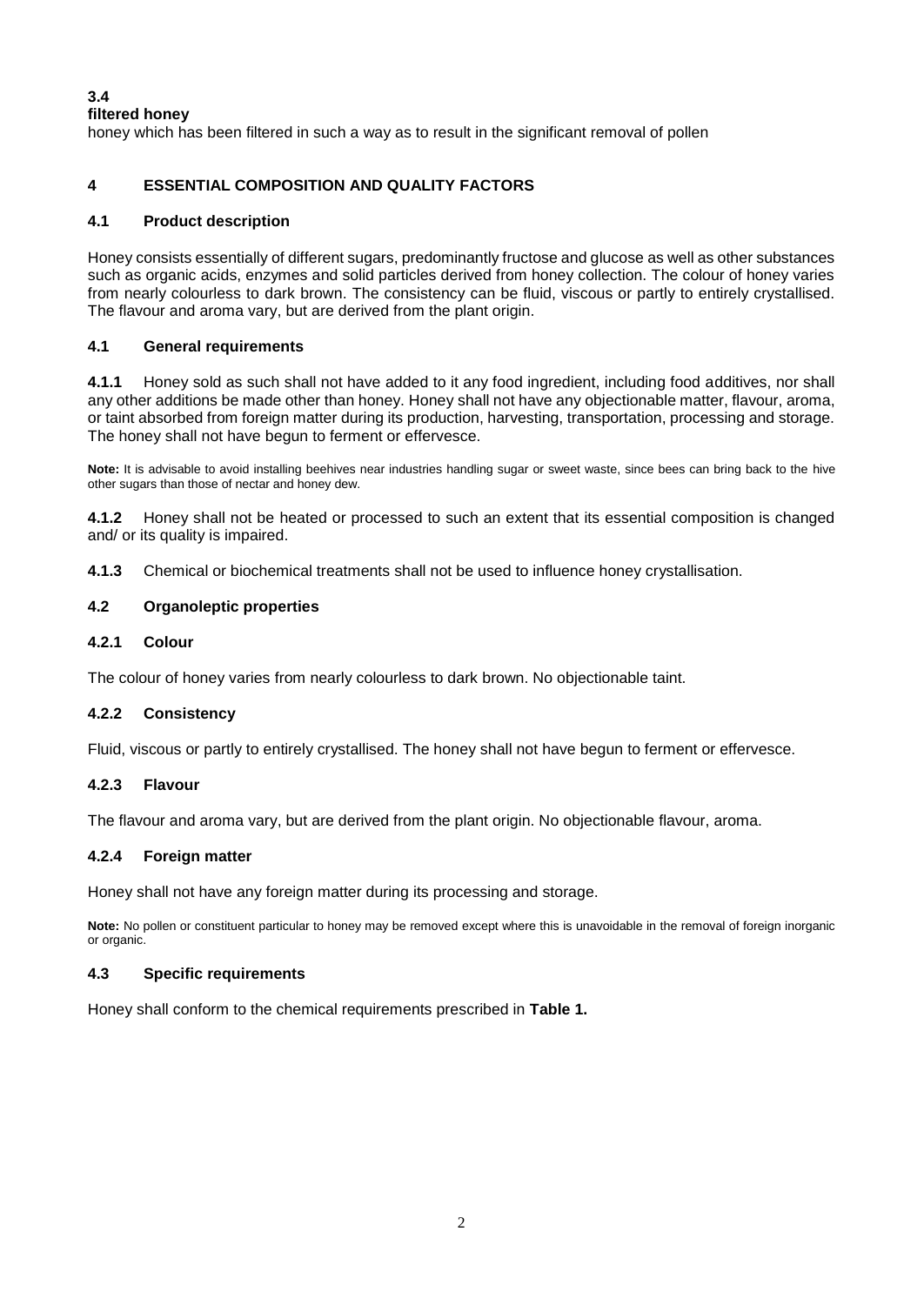| S/N            | 1                                                                                                                                                                                                                                                                                                   | $\mathbf 2$                                                                                                                                                                               | 3                  |  |
|----------------|-----------------------------------------------------------------------------------------------------------------------------------------------------------------------------------------------------------------------------------------------------------------------------------------------------|-------------------------------------------------------------------------------------------------------------------------------------------------------------------------------------------|--------------------|--|
|                | <b>Parameter</b>                                                                                                                                                                                                                                                                                    | <b>Requirement</b>                                                                                                                                                                        | <b>Test Method</b> |  |
| $\mathbf 1$    | <b>Moisture content</b>                                                                                                                                                                                                                                                                             |                                                                                                                                                                                           |                    |  |
|                | Honeys not listed below                                                                                                                                                                                                                                                                             | not more than 20%                                                                                                                                                                         | <b>MS 801</b>      |  |
|                | Heather honey (Calluna)                                                                                                                                                                                                                                                                             | not more than 23%                                                                                                                                                                         |                    |  |
|                | <b>Sugar content</b><br>Fructose and<br>Glucose<br><b>Content</b><br>(sum of both)                                                                                                                                                                                                                  |                                                                                                                                                                                           |                    |  |
|                | a) Honey not listed below                                                                                                                                                                                                                                                                           | not less than 60 g/100g                                                                                                                                                                   |                    |  |
|                | b) Honeydew honey,<br>blends<br>0f<br>honeydew honey with blossom honey                                                                                                                                                                                                                             | not less than 45 g/100g                                                                                                                                                                   |                    |  |
|                | <b>Sucrose content</b>                                                                                                                                                                                                                                                                              |                                                                                                                                                                                           |                    |  |
|                | a) Honey not listed below                                                                                                                                                                                                                                                                           | not more than 5 g/100g                                                                                                                                                                    |                    |  |
| $\mathbf{2}$   | b) Alfalfa (Medicago sativa), Citrus<br>False<br>Acacia<br>(Robinia<br>spp.,<br>pseudoacacia), French Honeysuckle<br>Menzies<br>(Hedysarum),<br><b>Banksia</b><br>(Banksia menziesii),<br>Red<br>Gum<br>(Eucalyptus<br>camaldulensis),<br>Leatherwood (Eucryphia<br>lucida),<br>Eucryphia milligani | not more than 10 g/100g                                                                                                                                                                   | <b>MS 801</b>      |  |
|                | c) Lavender (Lavandula spp), Borage                                                                                                                                                                                                                                                                 | not more than 15 g/100g                                                                                                                                                                   |                    |  |
|                | (Borago officinalis)                                                                                                                                                                                                                                                                                |                                                                                                                                                                                           |                    |  |
|                | <b>Water Insoluble Solids Content</b>                                                                                                                                                                                                                                                               |                                                                                                                                                                                           |                    |  |
| 3              | Honeys other than pressed honey                                                                                                                                                                                                                                                                     | not more than 0.1g/100g                                                                                                                                                                   | <b>MS 801</b>      |  |
|                | Pressed honey                                                                                                                                                                                                                                                                                       | not more than 0.5 g/100g                                                                                                                                                                  |                    |  |
| 4              | <b>Free Acidity</b>                                                                                                                                                                                                                                                                                 | more<br>than<br>50<br>not<br>milliequivalents<br>acid<br>per<br>1000g.                                                                                                                    | <b>MS 801</b>      |  |
|                | <b>Diastase Activity</b>                                                                                                                                                                                                                                                                            |                                                                                                                                                                                           |                    |  |
| 5              | Honey<br>after<br>processing<br>and/or<br>blending                                                                                                                                                                                                                                                  | not less than 8 Schade units                                                                                                                                                              | <b>MS 801</b>      |  |
|                | Honeys with a low natural enzyme<br>content                                                                                                                                                                                                                                                         | not less than 3 Schade Units                                                                                                                                                              |                    |  |
| 6              | <b>Hydroxymethylfurfural Content</b>                                                                                                                                                                                                                                                                | not more than 40 mg/kg.<br>not more than 80 mg/kg.<br>(for honey of declared origin<br>from countries or<br>regions with tropical ambient<br>temperatures, and blends of<br>these honeys) | <b>MS 801</b>      |  |
|                | <b>Electrical Conductivity</b>                                                                                                                                                                                                                                                                      |                                                                                                                                                                                           |                    |  |
| $\overline{7}$ | a) Honey not listed under (b) or (c),<br>and blends of these honeys                                                                                                                                                                                                                                 | not more than 0.8 mS/cm                                                                                                                                                                   |                    |  |
|                | b) Honeydew and chestnut honey and<br>blends of these except with those<br>listed under (c)                                                                                                                                                                                                         | not less than 0.8 mS/cm                                                                                                                                                                   | <b>MS 801</b>      |  |
|                | Exceptions:<br>Strawberry<br>tree<br>C)<br>(Arbutus unedo), Bell Heather (Erica),<br>Eucalyptus, Lime (Tilia spp), Ling<br>Heather (Calluna vulgaris) Manuka or<br>Jelly bush (Leptospermum), Tea tree<br>(Melaleuca spp).                                                                          |                                                                                                                                                                                           |                    |  |

### **Table 1: Compositional requirements for honey**

### **4.4 Microbiological limits**

Honey shall comply with the microbiological limits given in **Table 2.**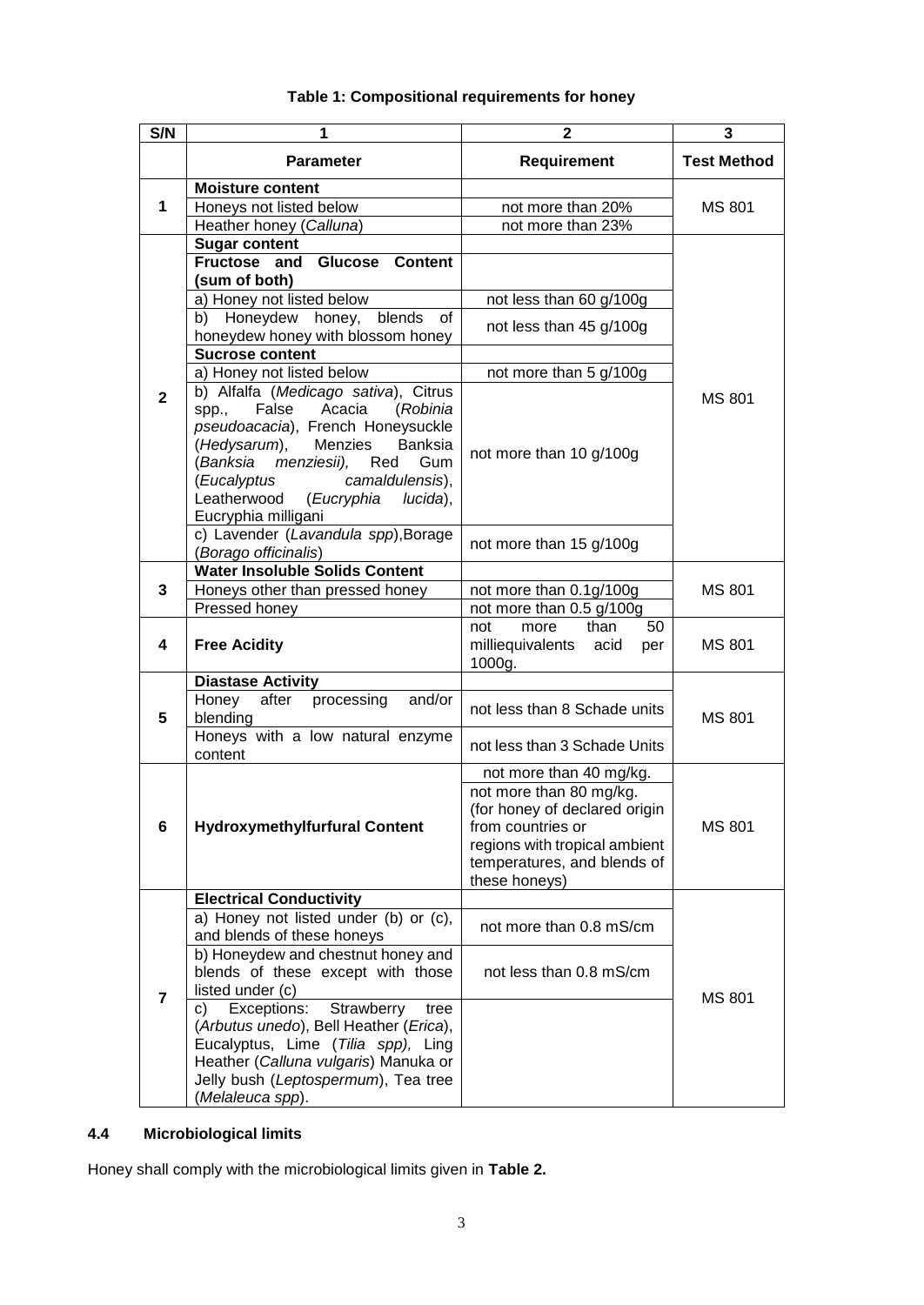### **Table 2: Microbiological limits for honey**

| S/N          | 1                      | 2                                                  |                    |
|--------------|------------------------|----------------------------------------------------|--------------------|
|              | <b>Characteristic</b>  | Limits per me<br>(except salmonella,<br>per 25 ml) | <b>Test method</b> |
| $\mathbf{2}$ | Yeast and moulds       | $< 500$ cfu/g                                      | ISO 21527 part 2   |
| 3            | Clostridium perfringes |                                                    | <b>ISO 7937</b>    |
| 4            | Clostridium botulinum  | Ω                                                  | AOAC 977.26        |
| 5            | Salmonella spp.        |                                                    | ISO 6579-1         |
| 6            | E coli                 | Absent                                             | <b>ISO 7251</b>    |

### **4.5 Presentetion styles**

Honey may be presented as follows:

- a) Honey which is honey in liquid or crystalline state or a mixture of the two;
- b) Comb honey, which is honey, stored by bees in the cells of freshly built broodless combs and which is sold in sealed whole combs or sections of such combs;
- c) Chunk honey, which is, honey containing one or more pieces of comb honey;
- d) Crystalled or granulated honey which is honey that has undergone a natural process of solidification as a result of glucose crystallization; and
- e) Creamed (or creamy or set) honey is honey which has a fine crystalline structure and which may have undergone a physical process to give it that structure and to make it easy to spread.

### **5 CONTAMINANTS**

### **5.1 Heavy metals**

Honey shall be free from heavy metals in amounts which may represent a hazard to human health. The products covered by this standard shall comply with those maximum levels for heavy metals prescribed in MS 302.

### **5.2 Residues of pesticides and veterinary drugs**

The products covered by this standard shall comply with those maximum residue limits for honey established by the Codex Alimentarius Commission.

**Note:** There should be residue monitoring plans that capture identified heavy metals, pesticides and veterinary drugs.

### **6 HYGIENE**

Products covered by the provisions of this standard shall be prepared and handled in accordance with the appropriate clauses of MS 21.

### **7 PACKAGING AND LABELING**

### **7.1 Packaging**

**7.1.1** Honey shall be packed in suitable food grade containers having no action on the products. The containers shall be free from other products that may lead to contamination of the product.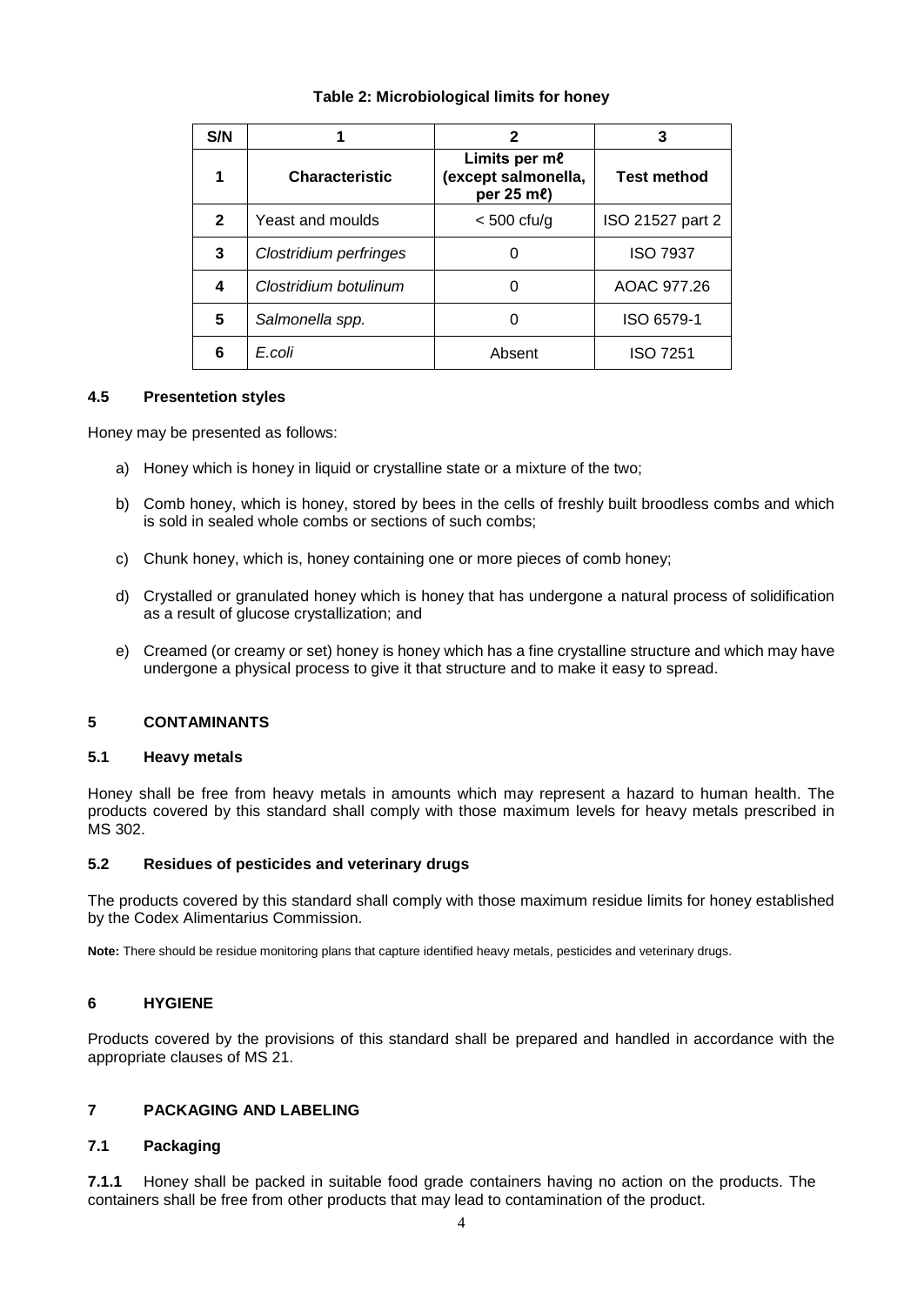**7.1.2** The containers shall be air tight and shall be provided with tamper-proof seals and closures. Provisions shall be made to enable the consumer to reseal the container after use.

### **7.2 Labeling of retail containers**

In addition to the provisions of MS 19, the following specific provisions shall apply:

**7.2.1** Products conforming to this standard shall be designated 'honey'.

**7.2.2** For products described in clause **3.2** the name of the food may be supplemented by the term "blossom" or "nectar".

**7.2.3** For products described in clause **3.3** the word "honeydew" may be placed in close proximity to the name of the food.

**7.2.4** For mixtures of the products described in clauses **3.2** and **3.3** the name of the food may be supplemented with the words "a blend of honeydew honey with blossom honey".

**7.2.5** Honey may be designated by the name of the geographical or topographical region if the honey was produced exclusively within the area referred to in the designation.

**7.2.6** Honey may be designated according to floral or plant source if it comes wholly or mainly from that particular source and has the organoleptic, physicochemical and microscopic properties corresponding with that origin.

**7.2.7** Where honey has been designated according to floral or plant source (clause **7.2.1.6**) then the common name or the botanical name of the floral source shall be in close proximity to the word "honey".

**7.2.8** Where honey has been designated according to floral, plant source, or by the name of a geographical or topological region, then the name of the country where the honey has been produced shall be declared.

**7.2.9** The subsidiary designations listed in clause **7.2.1.10** may not be used unless the honey conforms to the appropriate description contained therein. The styles in clause **7.2.1.11** (b) and (c) shall be declared.

**7.2.10** Honey may be designated according to the method of removal from the comb, as follows:

- a) **Extracted honey** is honey obtained by centrifuging decapped broodless combs;
- b) **Pressed honey** is honey obtained by pressing broodless combs; and
- c) **Drained honey** is honey obtained by draining decapped broodless combs.

**7.2.11** Honey may be designated according to the following styles:

- a) **Honey** which is honey in liquid or crystalline state or a mixture of the two;
- b) **Comb honey** which is honey stored by bees in the cells of freshly built broodless combs and which is sold in sealed whole combs or sections of such combs; and
- c) **Cut comb in honey or chunk honey** which is honey containing one or more pieces of comb honey.

**7.2.12** Honey which has been filtered in such a way as to result in the significant removal of pollen shall be designated "filtered honey".

### **7.3 Labeling of non-retail containers**

**7.3.1** Information on labeling as specified in the MS 19 and in clause **7.2** of this standard shall be given either on the container or in accompanying documents, except that the name of the product, lot identification and the name and address of the producer, processor or packer shall appear on the container.

**7.3.2** The following information shall be marked on each package or on a label: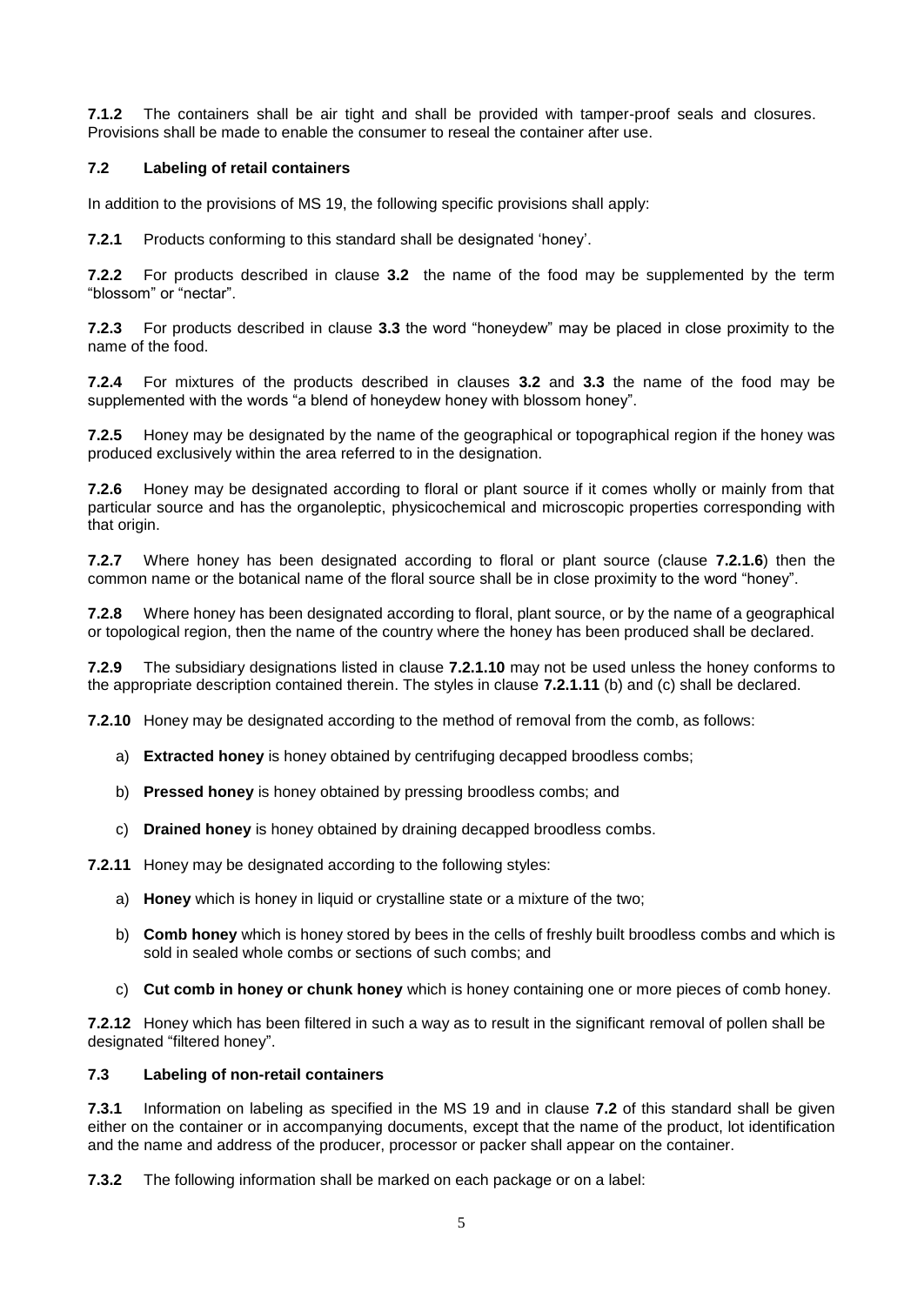- a) The name of the product, 'honey' and trade name or brand name, if any; the name may be supplemented by the term 'blossom' or 'nectar' or 'honeydew' or 'blend of honeydew honey with blossom honey' depending on the origin of the honey;
- b) The name and address of the producer or packer;
- c) The net weight;
- d) The harvesting country;
- e) Batch number;
- f) The harvesting year;
- g) The date of 'best before date';
- h) The storage mode and instructions; and
- i) Nutrition information as necessary.

**7.3.3** Where honey has been designated according to floral, plant source or by the name of a geographical or topological region, then the name of the country where the honey has been produced shall be declared.

### **8 SAMPLING AND METHODS OF TEST**

### **8.1 Sampling**

Sampling shall be carried out as specified in **Annex A** of this draft Malawi standard.

### **8.2 Methods of test**

Testing of honey shall be done in accordance to the test methods prescribed in **Tables 1** and **2.**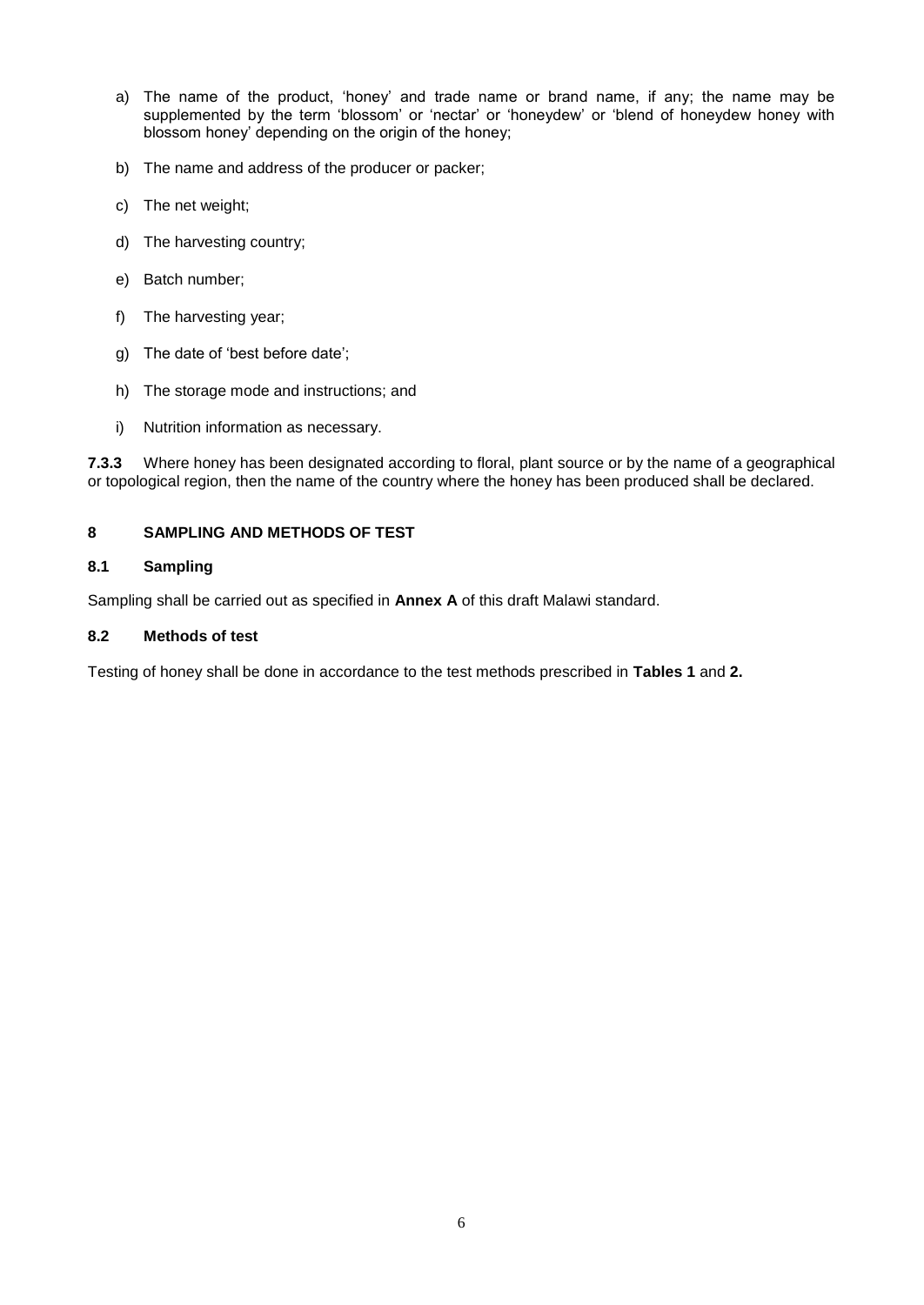### **ANNEX A (Normative) SAMPLING OF HONEY**

### **A 1 General requirements**

**A 1.1** In drawing, preparing, storing and handling samples, the following precautions and directions shall be observed:

**A 1.1.1** Samples shall be taken in a protected place not exposed to damp air, dust or soot.

**A 1.1.2** The sampling instrument shall be clean and dry when used.

**A 1.1.3** Precautions shall be taken to protect the samples, the material being sampled, the sampling instrument and the containers for samples from adventitious contamination.

**A 1.1.4** The samples shall be placed in clean and dry glass containers. The sample containers shall be of such a size that they are almost completely filled by the samples.

**A 1.1.5** Each container shall be sealed air-tight after filling and marked with full details of sampling, code number, and other important particulars of the consignment.

**A 1.1.6** Samples shall be stored in such a manner that the temperature of the material does not vary unduly from the normal temperature.

### **A 2 Scale of sampling**

**A 2.1 Lot.** All containers in a single consignment belonging to the same type and grade of honey shall constitute a lot. If the consignment is declared to consist of different grades of material the containers belonging to the same grade shall be grouped together and the groups of containers of the same grade in a consignment shall constitute separate lots.

**A 2.1.1** Samples shall be tested from each lot for ascertaining its conformity to the requirements of this specification.

**A 2.2** The number of containers to be drawn from each lot shall depend on the size of the lot and it shall be done according to columns 1, 2 and 3 in **Table A1.**

| S/N |                         |                                                                  |             |  |
|-----|-------------------------|------------------------------------------------------------------|-------------|--|
|     | Lot size,<br>containers | Number of containers to be selected<br>for size of the container |             |  |
|     |                         | 500 g and above                                                  | Below 500 g |  |
| 2   | Up to $25$              |                                                                  |             |  |
| 3   | 26 to 150               |                                                                  |             |  |
|     | 151 to 500              |                                                                  |             |  |
|     | 501 and above           |                                                                  | 12          |  |

### **Table A1: Sampling procedure**

**A 2.3** The containers shall be selected at random from the lot and for this purpose a random number table as agreed to between the purchaser and the supplier shall be used. If such a table is not available, the following procedure shall be adopted:

**A 2.3.1** Starting from any container in the lot, count them as 1, 2, 3,…., up to *r* in a systematic manner, where r is equal to the integral part of *N*, *N* being the total number of containers in the lot, *n* the number of containers to be chosen (see Table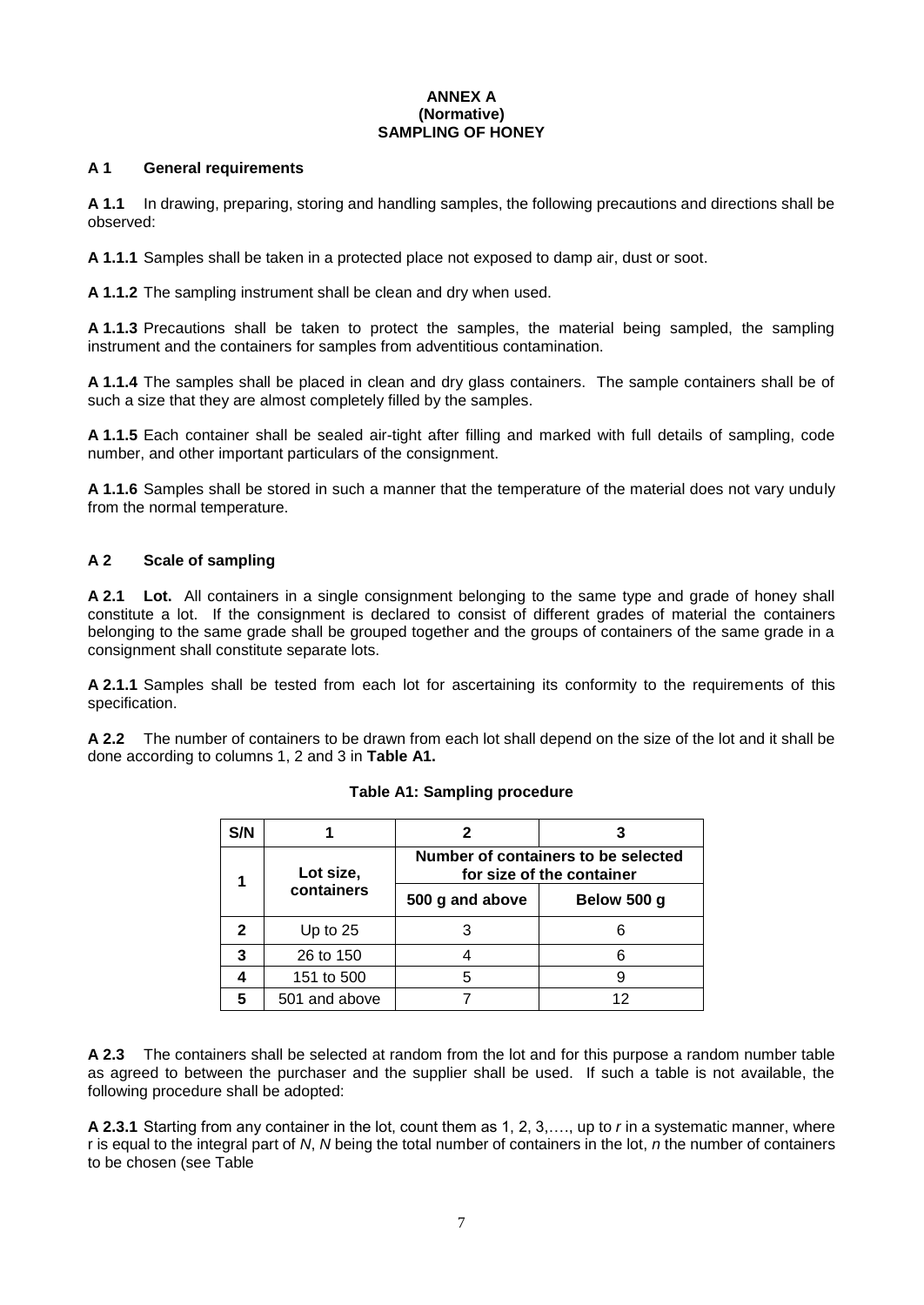**A 1**). Every *r*th container thus counted shall be separated until the requisite number of containers is obtained from the lot to give samples for test.

### **A 3 Test samples and referee samples**

**A 3.1** The samples shall be drawn and prepared according to **A 3.2** and **A 3.3**, when the container are selected according to column 2 of table A 1. Clause **A 3.3** shall be followed when the containers are selected according to column 3 of table A 1.

### **A 3.2 Preparation of Individual samples**

Draw with suitable sampling equipment equal quantities of the honey from different parts (top, middle, bottom etc) of the container till about 300g is drawn; divide into three equal parts. Each part so obtained shall constitute an individual sample representing the container and shall be transferred immediately to thoroughly clean and dry containers and sealed air-tight, and marked with particulars given in **A 1.1.5**. Three individual samples so obtained from each container shall be made into sets in such a way that each set has a sample representing each selected container. One of these shall be marked for the purchaser, another for the vendor and the third for the referee.

### **A 3.3 Preparation of a composite sample**

From the material from each of the selected container, remaining after the individual sample has been taken, approximately equal quantities of the material shall be taken and mixed together so as to form a composite sample weighing about 150 g. This composite sample shall be divided into three equal parts and transferred to clean and dry containers sealed air-tight and labeled with particulars as prescribed in **A 1.1.5**. One of these composite samples shall be for the purchaser, another for the vendor and the third for the referee.

**A 3.4** When honey is in containers of size less than 500 g, the number of containers shall be selected according to column 3 of table **A 1**. The selected containers shall be divided at random into three equal sets. The containers belonging to each set shall be opened and approximately equal quantity of material shall be taken and mixed together to form a composite sample of 50 g. The honey left in each container after preparation of composite sample shall be sealed air-tight with all the particulars as prescribed in **A 1.1.5**. The three sets of the individual samples with their corresponding composite samples shall be marked in such a way that one set is for the purchaser, another for the vendor and the third for the referee.

**A 3.5 Reference samples.** Reference samples shall consist of a set of individual samples (**A 3.2** and **A 3.4**) and a composite sample (**A 3.3** and **A 3.4**).

### **A 4 Number of tests**

**A 4.1** Tests for moisture, ash and total reducing sugars and Fiehe's test shall be conducted on each of the samples constituting a set of individual samples.

**A 4.2** Tests for the specific gravity, sucrose percent, fructose-glucose ratio and acidity shall be conducted on the composite sample.

**A 4.2.1** If Fiehe's test is positive, aniline chloride test shall be carried out on the individual sample.

### **A 5 Criteria for conformity**

**A 5.1** A lot shall be declared to have satisfied the requirements of the specification when **A 5.1.1** to **A 5.1.4** are satisfied.

**A 5.1.1** Each individual sample shall satisfy the requirements given in **A 3.1**, **A 3.2** and **A 3.3**.

**A 5.1.2** The test results on the composite sample for the characteristics mentioned in **A 4.2** and **A 4.2.1** shall satisfy the corresponding requirements as prescribed in clause **4** of this standard.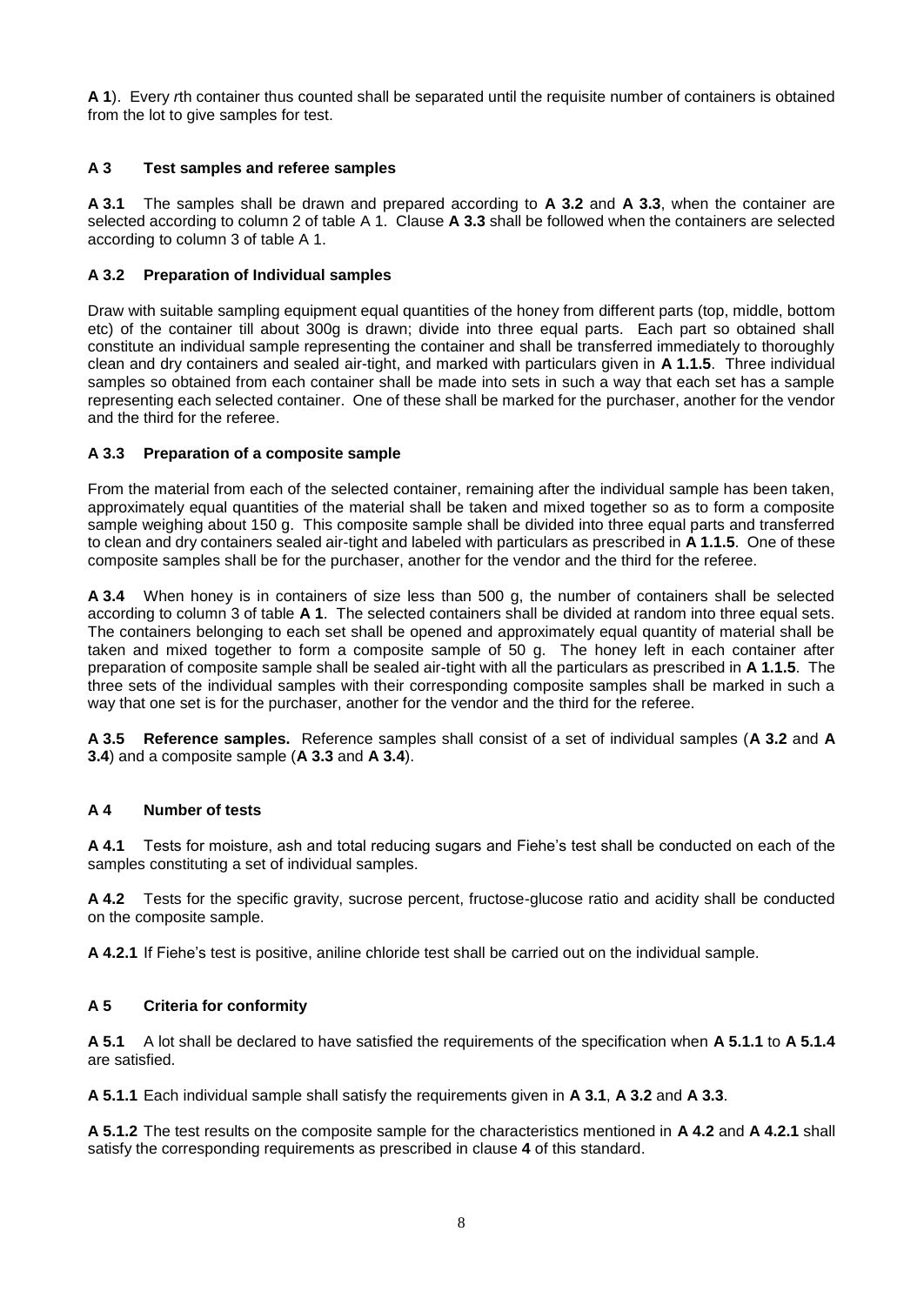**A 5.1.3** The test result on individual samples for Fiehe's test shall be negative. The aniline chloride test, carried out on those individual samples in which Fiehe's test is positive, shall satisfy the corresponding requirements as prescribed in clause **4** of this standard.

**A 5.1.4** The test results for moisture, ash and total reducing sugars shall be recorded as shown in **Table A2** of this standard. The mean and range for the test results of the individual sample shall be calculated as follows:

Mean ( ) = *numberof testresults sumof testresults*

Range  $(R)$  = the difference between the maximum and minimum values of the test results.

The mean and range shall be recorded as shown in Columns 3 and 4 of **Table A2** respectively. The appropriate expression as shown in column 6 of **Table A2** shall be calculated. If the values of these expression satisfy the relevant conditions prescribed in column 6 of **Table A2**, the lot shall be declared to have satisfied the requirements of moisture, ash and total reducing sugars.

| S/N                     |                          |                                  | 3     |         | 5                                                                             |
|-------------------------|--------------------------|----------------------------------|-------|---------|-------------------------------------------------------------------------------|
| 1                       | <b>Characteristic</b>    | <b>Test results</b><br>1, 2, , n | Mean  | Range   | <b>Criterion for conformity</b>                                               |
| $\mathbf{2}$            | Moisture                 |                                  | $X_1$ | $R_1$   | $X_1 + 0.6 R_1 \leq$ the value of<br>the grade as specified in<br>clause 4    |
| 3                       | Ash                      |                                  | $X_2$ | $R_{2}$ | $X_{2}$ + 0,6 $R_2$ ≤ 0.5                                                     |
| $\overline{\mathbf{4}}$ | Total reducing<br>sugars |                                  | $X_3$ | $R_3$   | $X_3 + 0,6$ $R_3 \leq$ the value of<br>that grade as specified in<br>clause 4 |

### **Table A2: Criteria for conformity**